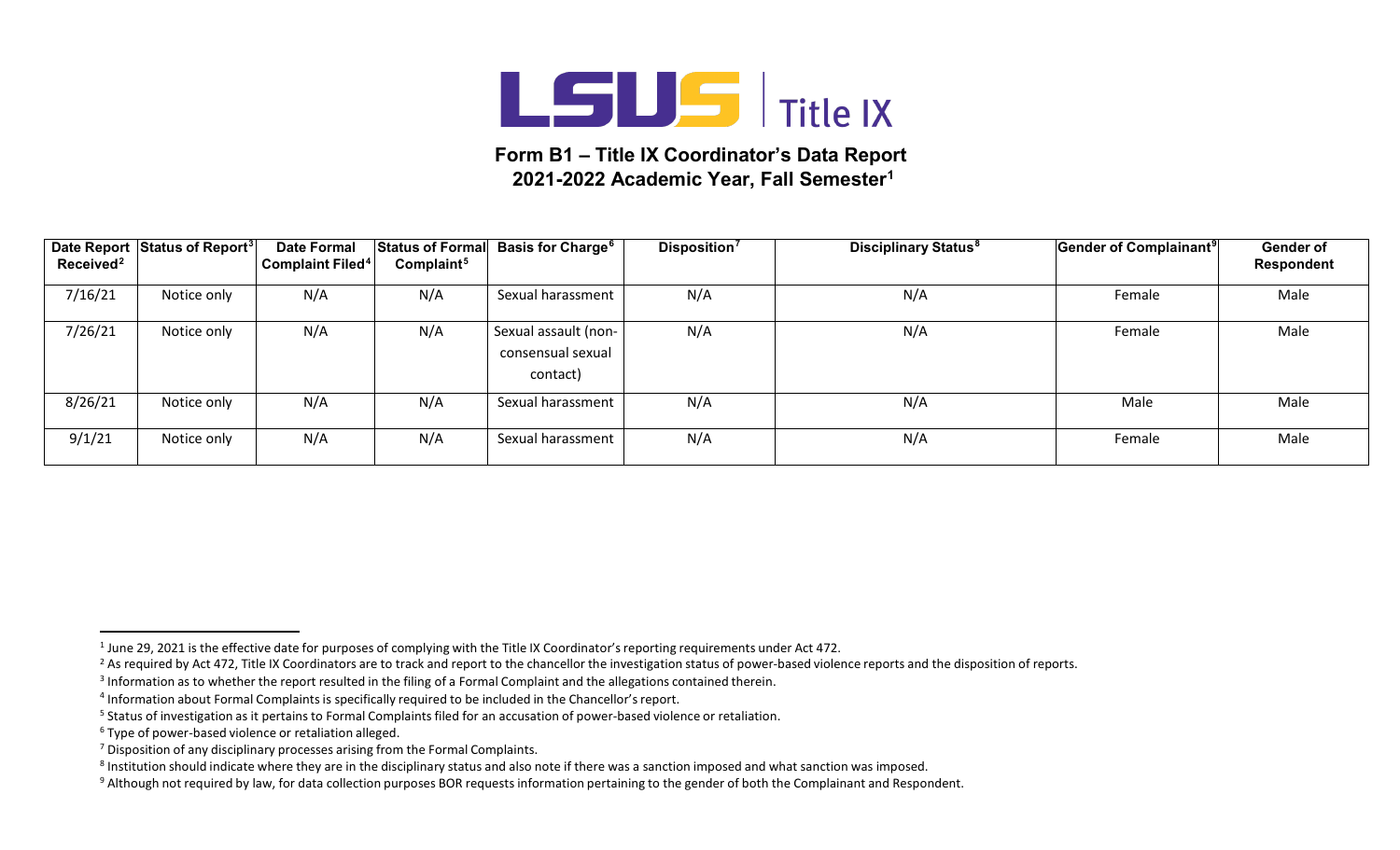

## **Form B2 – Chancellor's Data Report 2021-2022 Academic Year, Fall Semester10**

| Confidential Advisors and Responsible Employees <sup>11</sup> | <b>Total</b>                                                                  |        |  |  |  |  |
|---------------------------------------------------------------|-------------------------------------------------------------------------------|--------|--|--|--|--|
| a. Number of Responsible Employees                            | 326                                                                           |        |  |  |  |  |
|                                                               | b. Number of Confidential Advisors                                            |        |  |  |  |  |
|                                                               | Annual Training (please include number and percentage) <sup>12</sup>          |        |  |  |  |  |
| a. Completion rate of Responsible Employees                   | 12 (3.6%)                                                                     |        |  |  |  |  |
|                                                               | b. Completion rate of Confidential Advisors                                   |        |  |  |  |  |
| Responsible Employee Reporting <sup>13</sup>                  |                                                                               |        |  |  |  |  |
| a.                                                            | Number of employees who made false reports                                    | 0      |  |  |  |  |
|                                                               | i. Number of employees terminated                                             | 0      |  |  |  |  |
| $b_{\cdot}$                                                   | Number of employees who failed to report<br>ii.Number of employees terminated | 0<br>0 |  |  |  |  |
|                                                               | Power-Based Violence Formal Complaints <sup>14</sup>                          |        |  |  |  |  |
| a. Formal Complaints received                                 |                                                                               | 0      |  |  |  |  |
|                                                               | b. Formal Complaints resulting in occurrence of power-based violence          | 0      |  |  |  |  |
| C.                                                            | Formal Complaints resulting in discipline or corrective action                | 0      |  |  |  |  |
|                                                               | Type of discipline or corrective action taken                                 |        |  |  |  |  |
|                                                               | i. For example: Suspension or Expulsion                                       |        |  |  |  |  |
|                                                               |                                                                               |        |  |  |  |  |
| Retaliation <sup>15</sup>                                     |                                                                               |        |  |  |  |  |
| Reports of retaliation received<br>a.                         | 0                                                                             |        |  |  |  |  |
| Investigations<br>b.                                          | 0                                                                             |        |  |  |  |  |
| Findings<br>C.                                                |                                                                               |        |  |  |  |  |
| İ.                                                            | Retaliation occurred                                                          | 0      |  |  |  |  |
| ii.                                                           | Retaliation did not occur                                                     | 0      |  |  |  |  |

 NOTE: Number of Responsible Employees completing training reported in Annual Training above are those who attended the BOR training on 8/13/21 Number of Responsible Employees completing training Jan. 2021 to Oct. 2021 333<br>Number of Responsible Employees completing training Jan. 2020 to Dec. 2020 225 Number of Responsible Employees completing training Jan. 2020 to Dec. 2020

 $10$  June 29, 2021 is the effective date of the state statute for purposes of complying with the Title IX Coordinator reporting requirements under Act 472.

 $11$  In accordance with Act 472, the Chancellor's report shall include the number of Responsible Employees (i.e., employees) and Confidential Advisors for the institution.

<sup>&</sup>lt;sup>12</sup> In accordance with Act 472, the Chancellor's report shall include the number and percentage of Responsible Employees and Confidential Advisors who have completed annual training.

 $13$  Although this section is not required by Act 472, for data collection purposes BOR requests statistics regarding a responsible employees' failure to comply with reporting requirements.

 $14$  In accordance with Act 472, the Chancellor's report shall include (1) the number of Formal Complaints of powerbased violence received by an institution, (2) the number of Formal Complaints which resulted in a finding that power-based violence violations occurred, (3) the number of Formal Complaintsin which the finding of powerbased violations resulted in discipline or corrective action, (4) the type of discipline or corrective action taken, and (5) the amount of time it took to resolve each Formal Complaint (see  $2^{nd}$  form)

<sup>&</sup>lt;sup>15</sup> In accordance with Act 472, the Chancellor's report shall include information about retaliation which include the number of reports of retaliation, and any findings of any investigations or reports of retaliation.